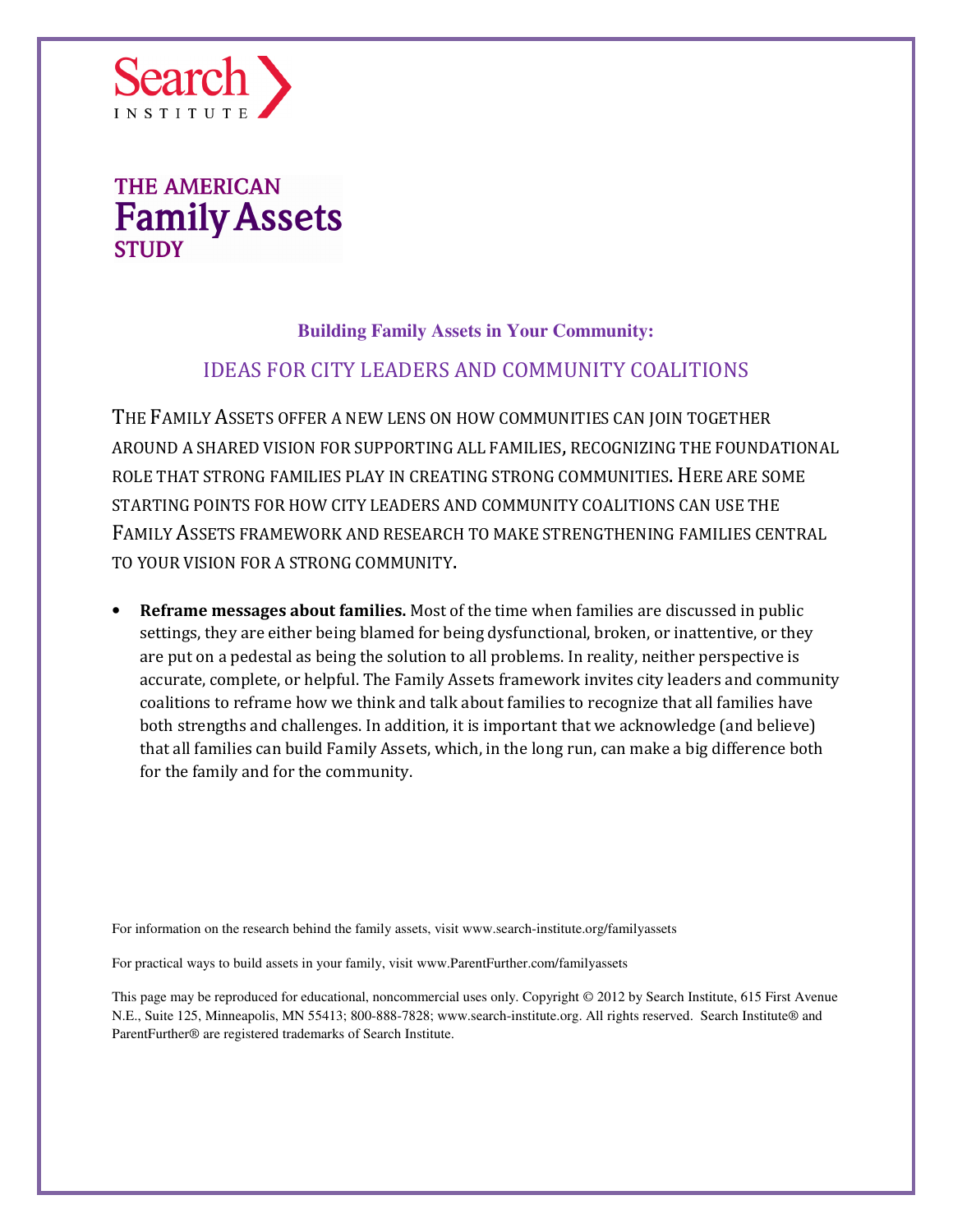

- Shift the focus from debates about family structure to dialogue about Family Assets. Much of the conversation about families today becomes mired in debates about family structure. The Family Assets research suggests that the ways families interact with each other matters more to positive outcomes than the demographics or structure of the family. Instead of asking, Which families are strong? ask: What assets are present in each family, including those who are struggling? How can those assets be tapped to help families be resilient in the face of challenges?
- Invite families to articulate their own strengths, challenges, and hopes. Some of the most animated and energetic conversations you can have with children, teens, and parenting adults happens when you ask them questions like, What qualities make your family strong and healthy? What about your family helps you make it through tough times? If you could name just one thing you hope for in your family, what would it be? Families' answers to those questions can open up new possibilities for networking, support, and action.
- Tell stories about strong families and creative supports for families. An important way to change the conversation about families is to tell stories of their strengths or assets particularly when they challenge stereotypes. Families can tell these stories to each other, and the media can be encouraged to highlight these stories as well. Rebalancing the mix of stories can have a significant impact on how families are viewed and supported.
- Recognize families as resources for community action. A focus on Family Assets recognizes families as resources for the community, not just recipients or consumers of services. How can they be engaged and unleashed to work together to tackle issues and work toward their hopes and dreams?

For information on the research behind the family assets, visit www.search-institute.org/familyassets

For practical ways to build assets in your family, visit www.ParentFurther.com/familyassets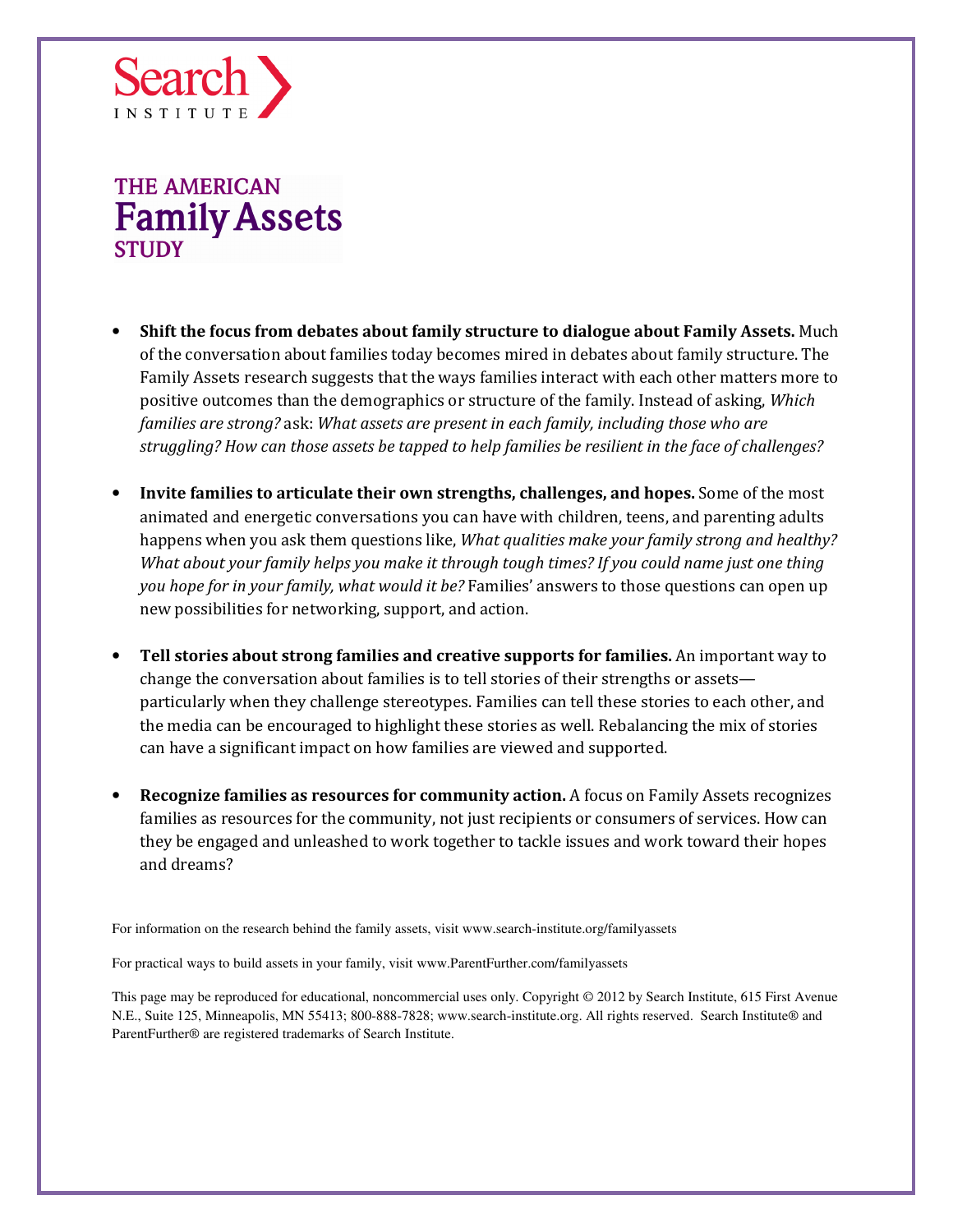

- **Meet families in their comfort zone.** Engage families through the communities, institutions, programs, and networks in which they already participate and feel at home. These may include faith communities, cultural or ethnic groups, programs that serve families in different life stages (such as early childhood or families with teenagers), family composition (such as LGBT families or single-parent families), or life circumstances (such as military families, or immigrant families).
- Pay attention to young people's voices and their roles in families. Often we use "parents" and "families" interchangeably, overlooking the roles that young people and other family members play in strengthening families. Include young people in dialogues and planning about Family Assets, and create opportunities that help them understand how they can build assets in their own families.
- Identify existing supports and opportunities for families, including both formal systems and informal networks across sectors, including public services, education, faith-based organizations, other nonprofits, employers, and others. What is already happening in your community that builds or supports some of these Family Assets? How might these existing efforts be linked, celebrated, and promoted through a shared understanding of Family Assets?
- Connect networks for mutual learning. Encourage collaboration, alignment, and sharing of best practices among organizations that serve and support families, including both public institutions and private organizations and networks. Though they may have different goals and priorities, they may each reach, support, and engage different subgroups of families across your community. Furthermore, they can each share their practices in ways that strengthen supports for all families.

For information on the research behind the family assets, visit www.search-institute.org/familyassets

For practical ways to build assets in your family, visit www.ParentFurther.com/familyassets